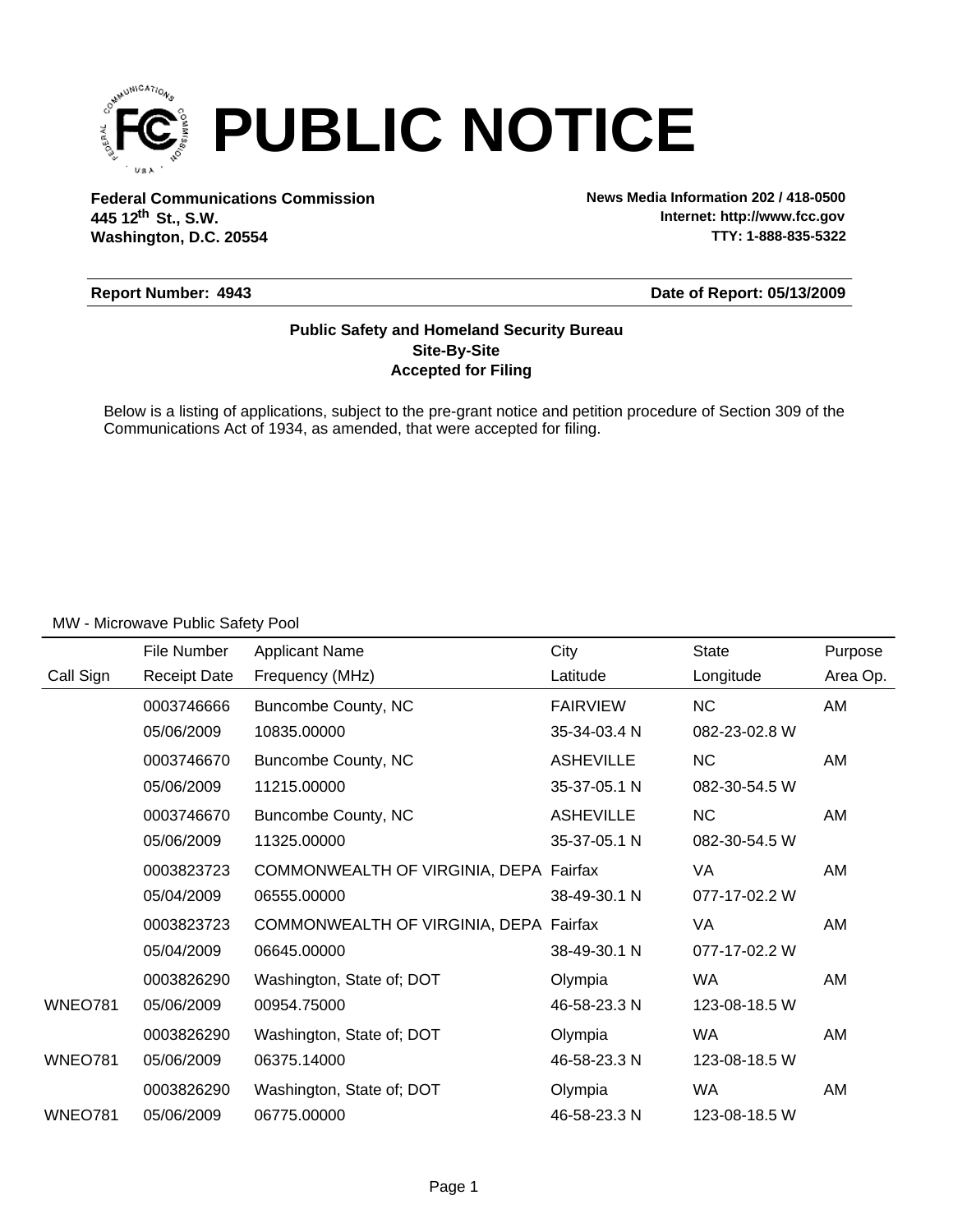|                | File Number         | <b>Applicant Name</b>                        | City          | <b>State</b>  | Purpose   |
|----------------|---------------------|----------------------------------------------|---------------|---------------|-----------|
| Call Sign      | <b>Receipt Date</b> | Frequency (MHz)                              | Latitude      | Longitude     | Area Op.  |
|                | 0003826290          | Washington, State of; DOT                    | Olympia       | WA            | AM        |
| <b>WNEO781</b> | 05/06/2009          | 11365.00000                                  | 46-58-23.3 N  | 123-08-18.5 W |           |
|                | 0003826321          | WASHINGTON, STATE OF; Dept. of Trar TUMWATER |               | <b>WA</b>     | AM        |
| <b>WNEO652</b> | 05/06/2009          | 00958.35000                                  | 47-00-44.3 N  | 122-54-40.5 W |           |
|                | 0003826321          | WASHINGTON, STATE OF; Dept. of Trar TUMWATER |               | <b>WA</b>     | AM        |
| <b>WNEO652</b> | 05/06/2009          | 06675.00000                                  | 47-00-44.3 N  | 122-54-40.5 W |           |
|                | 0003826321          | WASHINGTON, STATE OF; Dept. of Trar TUMWATER |               | <b>WA</b>     | AM        |
| <b>WNEO652</b> | 05/06/2009          | 10875.00000                                  | 47-00-44.3 N  | 122-54-40.5 W |           |
|                | 0003827843          | SAINT JOHNS, COUNTY OF                       | St. Augustine | FL.           | AM        |
| WNEW793        | 05/05/2009          | 00953.50000                                  | 29-54-20.8 N  | 081-24-53.2 W |           |
|                | 0003827843          | SAINT JOHNS, COUNTY OF                       | St. Augustine | FL.           | AM        |
| WNEW793        | 05/05/2009          | 00954.40000                                  | 29-54-20.8 N  | 081-24-53.2 W |           |
|                | 0003827843          | SAINT JOHNS, COUNTY OF                       | St. Augustine | FL.           | AM        |
| WNEW793        | 05/05/2009          | 00954.75000                                  | 29-54-20.8 N  | 081-24-53.2 W |           |
|                | 0003827843          | SAINT JOHNS, COUNTY OF                       | St. Augustine | FL.           | AM        |
| WNEW793        | 05/05/2009          | 06631.25000                                  | 29-54-20.8 N  | 081-24-53.2 W |           |
|                | 0003826107          | ORLAND FIRE PROTECTION DISTRICT ORLAND PARK  |               | IL            | MD        |
| WNEX737        | 05/04/2009          | 23175.00000                                  | 41-35-34.1 N  | 087-52-46.1 W |           |
|                | 0003826109          | ORLAND FIRE PROTECTION DISTRICT ORLAND PARK  |               | IL            | MD        |
| WPND263        | 05/04/2009          | 22075.00000                                  | 41-36-58.1 N  | 087-48-52.1 W |           |
|                | 0003826117          | ORLAND FIRE PROTECTION DISTRICT ORLAND PARK  |               | IL            | MD        |
| WNTL682        | 05/04/2009          | 19525.00000                                  | 41-34-07.6 N  | 087-53-29.7 W |           |
|                | 0003826120          | ORLAND FIRE PROTECTION DISTRICT ORLAND PARK  |               | IL            | MD        |
| WNEX245        | 05/04/2009          | 17965.00000                                  | 41-37-00.1 N  | 087-51-26.1 W |           |
|                | 0003826120          | ORLAND FIRE PROTECTION DISTRICT ORLAND PARK  |               | IL.           | MD        |
| WNEX245        | 05/04/2009          | 21475.00000                                  | 41-37-00.1 N  | 087-51-26.1 W |           |
|                | 0003826120          | ORLAND FIRE PROTECTION DISTRICT ORLAND PARK  |               | IL.           | MD        |
| WNEX245        | 05/04/2009          | 21975.00000                                  | 41-37-00.1 N  | 087-51-26.1 W |           |
|                | 0003826120          | ORLAND FIRE PROTECTION DISTRICT ORLAND PARK  |               | IL.           | <b>MD</b> |
| WNEX245        | 05/04/2009          | 23025.00000                                  | 41-37-00.1 N  | 087-51-26.1 W |           |
|                | 0003826120          | ORLAND FIRE PROTECTION DISTRICT ORLAND PARK  |               | IL.           | MD        |
| WNEX245        | 05/04/2009          | 23175.00000                                  | 41-37-00.1 N  | 087-51-26.1 W |           |
|                | 0003826120          | ORLAND FIRE PROTECTION DISTRICT ORLAND PARK  |               | IL.           | MD        |
| WNEX245        | 05/04/2009          | 23275.00000                                  | 41-37-00.1 N  | 087-51-26.1 W |           |
|                | 0003826195          | CALIFORNIA, STATE OF                         | LEBEC         | CA            | MD        |
| KMP22          | 05/04/2009          | 06785.62500                                  | 34-48-11.9 N  | 118-48-55.3 W |           |
|                | 0003826196          | CALIFORNIA, STATE OF                         | LEBEC         | CA            | MD        |
| <b>WBH557</b>  | 05/04/2009          | 02147.60000                                  | 34-54-10.9 N  | 118-54-15.3 W |           |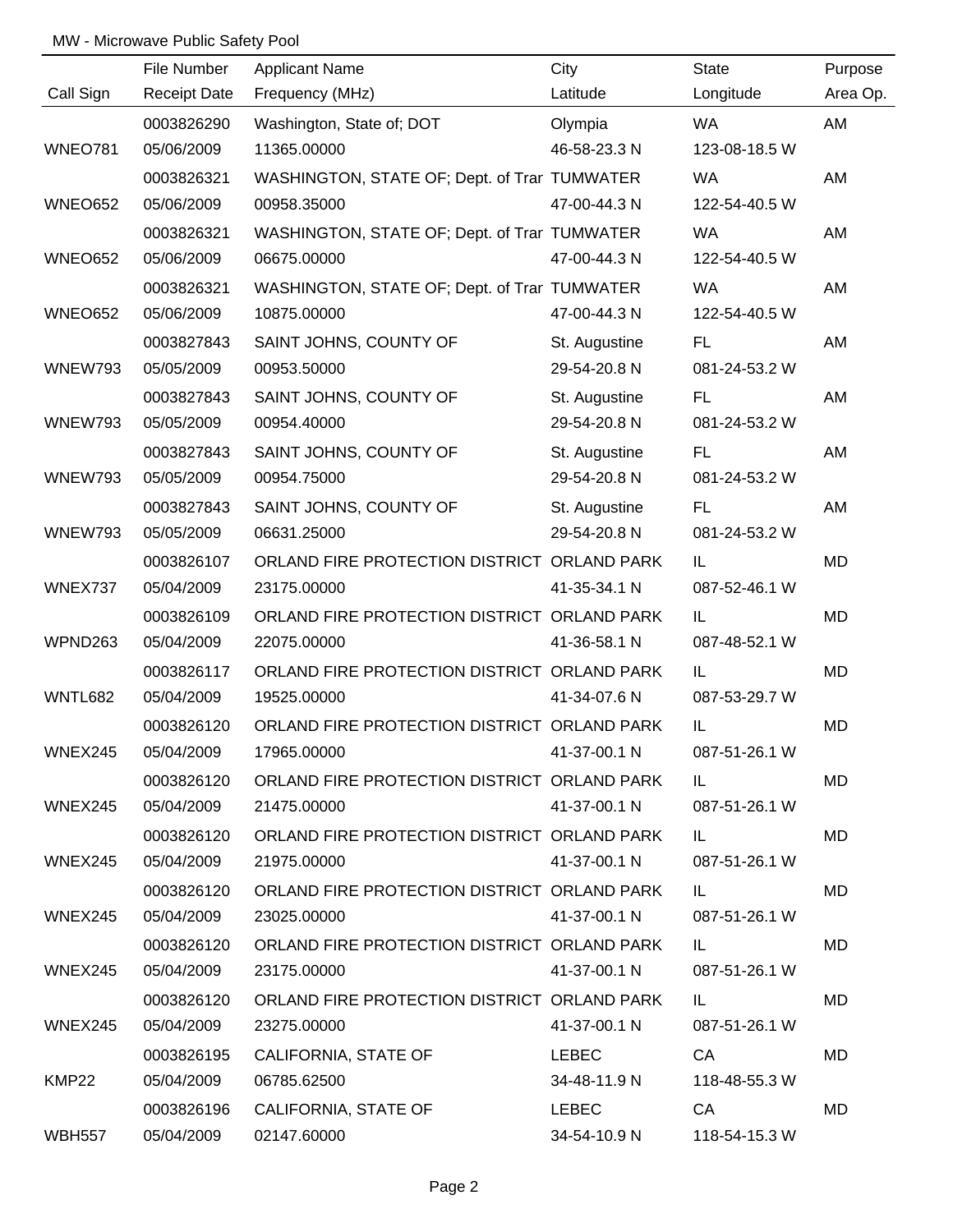|               | File Number         | <b>Applicant Name</b>     | City               | State         | Purpose   |
|---------------|---------------------|---------------------------|--------------------|---------------|-----------|
| Call Sign     | <b>Receipt Date</b> | Frequency (MHz)           | Latitude           | Longitude     | Area Op.  |
|               | 0003826196          | CALIFORNIA, STATE OF      | <b>LEBEC</b>       | CA            | <b>MD</b> |
| <b>WBH557</b> | 05/04/2009          | 06625.62500               | 34-54-10.9 N       | 118-54-15.3 W |           |
|               | 0003826197          | CALIFORNIA, STATE OF      | SAN BERNARDINO CA  |               | <b>MD</b> |
| WHJ600        | 05/04/2009          | 02196.80000               | 34-11-47.0 N       | 117-02-59.1 W |           |
|               | 0003826197          | CALIFORNIA, STATE OF      | SAN BERNARDINO CA  |               | MD        |
| <b>WHJ600</b> | 05/04/2009          | 06725.00000               | 34-11-47.0 N       | 117-02-59.1 W |           |
|               | 0003826197          | CALIFORNIA, STATE OF      | SAN BERNARDINOCA   |               | MD        |
| WHJ600        | 05/04/2009          | 06755.62500               | 34-11-47.0 N       | 117-02-59.1 W |           |
|               | 0003826197          | CALIFORNIA, STATE OF      | SAN BERNARDINO CA  |               | MD        |
| <b>WHJ600</b> | 05/04/2009          | 06865.00000               | 34-11-47.0 N       | 117-02-59.1 W |           |
|               | 0003826198          | CALIFORNIA, STATE OF      | <b>PERRIS</b>      | CA            | MD        |
| KDD86         | 05/04/2009          | 02146.80000               | 33-47-15.0 N       | 117-13-52.0 W |           |
|               | 0003826198          | CALIFORNIA, STATE OF      | <b>PERRIS</b>      | CA            | MD        |
| KDD86         | 05/04/2009          | 06555.00000               | 33-47-15.0 N       | 117-13-52.0 W |           |
|               | 0003826198          | CALIFORNIA, STATE OF      | <b>PERRIS</b>      | CA            | MD        |
| KDD86         | 05/04/2009          | 06595.62500               | 33-47-15.0 N       | 117-13-52.0 W |           |
|               | 0003826198          | CALIFORNIA, STATE OF      | <b>PERRIS</b>      | CA            | MD        |
| KDD86         | 05/04/2009          | 06625.00000               | 33-47-15.0 N       | 117-13-52.0 W |           |
|               | 0003826198          | CALIFORNIA, STATE OF      | <b>PERRIS</b>      | CA            | MD        |
| KDD86         | 05/04/2009          | 06825.00000               | 33-47-15.0 N       | 117-13-52.0 W |           |
|               | 0003826199          | CALIFORNIA, STATE OF      | <b>BAKERSFIELD</b> | CA            | MD        |
| KQP30         | 05/04/2009          | 00953.50000               | 35-23-48.8 N       | 119-02-33.4 W |           |
|               | 0003826199          | CALIFORNIA, STATE OF      | <b>BAKERSFIELD</b> | CA            | MD        |
| KQP30         | 05/04/2009          | 00954.65000               | 35-23-48.8 N       | 119-02-33.4 W |           |
|               | 0003826199          | CALIFORNIA, STATE OF      | <b>BAKERSFIELD</b> | CA            | MD        |
| KQP30         | 05/04/2009          | 02180.80000               | 35-23-48.8 N       | 119-02-33.4 W |           |
|               | 0003826199          | CALIFORNIA, STATE OF      | <b>BAKERSFIELD</b> | CA            | MD        |
| KQP30         | 05/04/2009          | 06560.62500               | 35-23-48.8 N       | 119-02-33.4 W |           |
|               | 0003826199          | CALIFORNIA, STATE OF      | <b>BAKERSFIELD</b> | CA            | MD        |
| KQP30         | 05/04/2009          | 06645.00000               | 35-23-48.8 N       | 119-02-33.4 W |           |
|               | 0003826199          | CALIFORNIA, STATE OF      | <b>BAKERSFIELD</b> | CA            | MD        |
| KQP30         | 05/04/2009          | 06675.00000               | 35-23-48.8 N       | 119-02-33.4 W |           |
|               | 0003826200          | CALIFORNIA, STATE OF      | <b>MARICOPA</b>    | CA            | MD        |
| <b>WED231</b> | 05/04/2009          | 02130.80000               | 34-55-11.9 N       | 119-24-18.4 W |           |
|               | 0003826200          | CALIFORNIA, STATE OF      | <b>MARICOPA</b>    | CA            | MD        |
| WED231        | 05/04/2009          | 06740.62500               | 34-55-11.9 N       | 119-24-18.4 W |           |
|               | 0003826290          | Washington, State of; DOT | Olympia            | <b>WA</b>     | MD        |
| WNEO781       | 05/04/2009          | 00954.75000               | 46-58-23.3 N       | 123-08-18.5 W |           |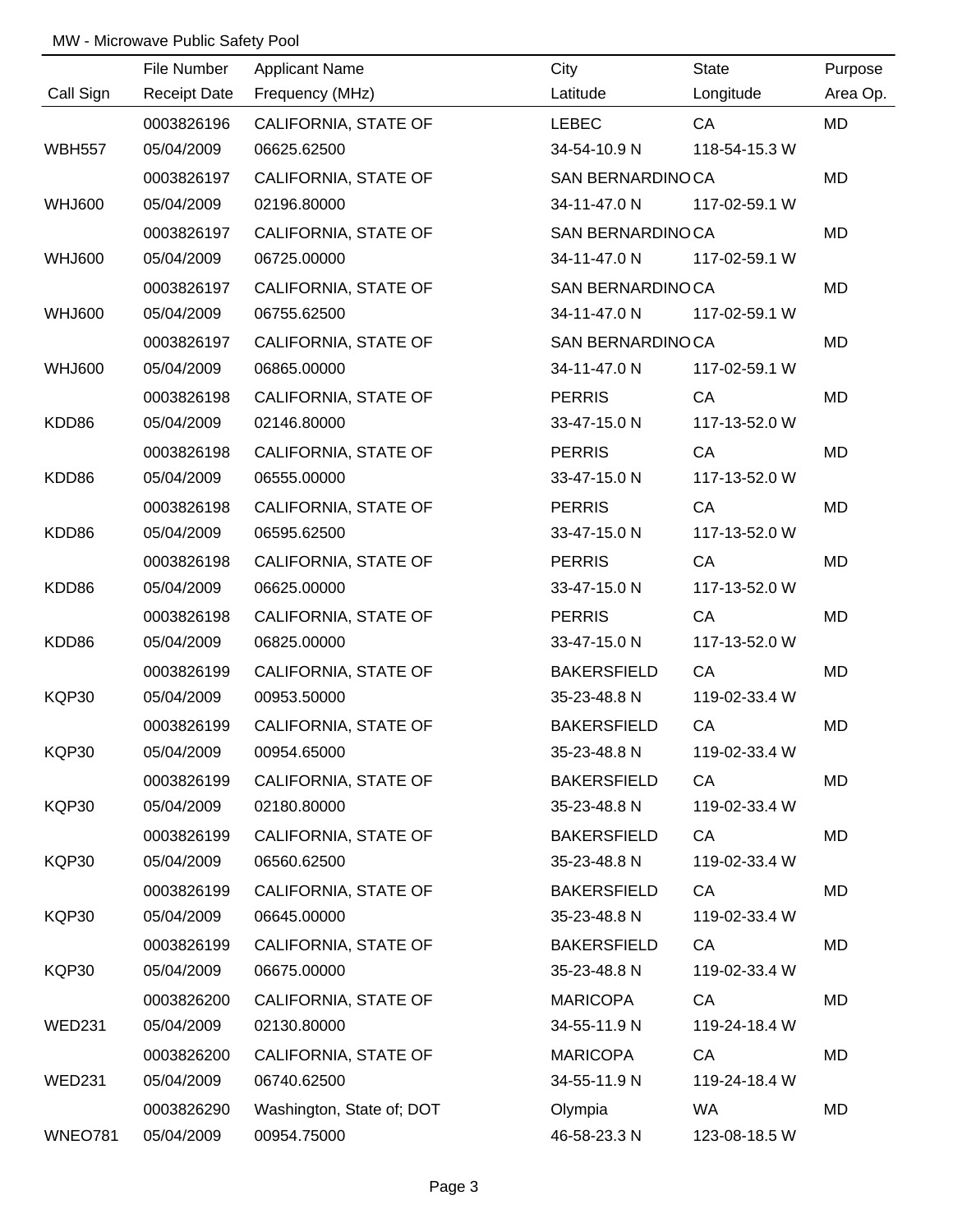|                | File Number         | <b>Applicant Name</b>                   | City                | <b>State</b>  | Purpose   |
|----------------|---------------------|-----------------------------------------|---------------------|---------------|-----------|
| Call Sign      | <b>Receipt Date</b> | Frequency (MHz)                         | Latitude            | Longitude     | Area Op.  |
|                | 0003826290          | Washington, State of; DOT               | Olympia             | <b>WA</b>     | MD        |
| <b>WNEO781</b> | 05/04/2009          | 06375.14000                             | 46-58-23.3 N        | 123-08-18.5 W |           |
|                | 0003826290          | Washington, State of; DOT               | Olympia             | <b>WA</b>     | <b>MD</b> |
| <b>WNEO781</b> | 05/04/2009          | 06775.00000                             | 46-58-23.3 N        | 123-08-18.5 W |           |
|                | 0003826290          | Washington, State of; DOT               | Olympia             | <b>WA</b>     | <b>MD</b> |
| <b>WNEO781</b> | 05/04/2009          | 11365.00000                             | 46-58-23.3 N        | 123-08-18.5 W |           |
|                | 0003826540          | GWINNETT, COUNTY OF                     | <b>LUXOMNI</b>      | GA            | MD        |
| WQHR244        | 05/04/2009          | 06286.19000                             | 33-59-19.0 N        | 084-04-49.0 W |           |
|                | 0003826540          | <b>GWINNETT, COUNTY OF</b>              | <b>LUXOMNI</b>      | GA            | MD        |
| WQHR244        | 05/04/2009          | 06345.49000                             | 33-59-19.0 N        | 084-04-49.0 W |           |
|                | 0003826540          | GWINNETT, COUNTY OF                     | <b>LUXOMNI</b>      | GA            | MD        |
| WQHR244        | 05/04/2009          | 10553.12500                             | 33-59-19.0 N        | 084-04-49.0 W |           |
|                | 0003826556          | COMMONWEALTH OF VIRGINIA, DEPA Manassas |                     | VA            | MD        |
| WQGU424        | 05/04/2009          | 06725.00000                             | 38-38-27.4 N        | 077-26-40.9 W |           |
|                | 0003827833          | SAINT JOHNS, COUNTY OF                  | Hastings            | <b>FL</b>     | <b>MD</b> |
| <b>WNTN760</b> | 05/04/2009          | 00958.35000                             | 29-39-47.9 N        | 081-26-50.3 W |           |
|                | 0003827843          | SAINT JOHNS, COUNTY OF                  | St. Augustine       | FL.           | MD        |
| WNEW793        | 05/04/2009          | 00953.50000                             | 29-54-20.8 N        | 081-24-53.2 W |           |
|                | 0003827843          | SAINT JOHNS, COUNTY OF                  | St. Augustine       | FL.           | MD        |
| WNEW793        | 05/04/2009          | 00954.40000                             | 29-54-20.8 N        | 081-24-53.2 W |           |
|                | 0003827843          | SAINT JOHNS, COUNTY OF                  | St. Augustine       | FL.           | MD        |
| WNEW793        | 05/04/2009          | 00954.75000                             | 29-54-20.8 N        | 081-24-53.2 W |           |
|                | 0003827843          | SAINT JOHNS, COUNTY OF                  | St. Augustine       | <b>FL</b>     | MD        |
| WNEW793        | 05/04/2009          | 06631.25000                             | 29-54-20.8 N        | 081-24-53.2 W |           |
|                | 0003827854          | City of Superior, Fire Department       | Superior            | WI            | MD        |
| WQFA303        | 05/04/2009          | 00932.53750                             | 46-41-57.0 N        | 092-06-10.0 W |           |
|                | 0003828575          | NEW JERSEY, STATE OF                    | <b>WEST TRENTON</b> | <b>NJ</b>     | MD        |
| WNEL596        | 05/05/2009          | 10755.00000                             | 40-15-48.3 N        | 074-50-20.5 W |           |
|                | 0003829675          | Interoperability Montana                | Hilger              | <b>MT</b>     | MD        |
| WQKE213        | 05/06/2009          | 06110.75000                             | 47-10-40.7 N        | 109-32-10.4 W |           |
|                | 0003829675          | Interoperability Montana                | Hilger              | MT            | MD        |
| WQKE213        | 05/06/2009          | 06775.00000                             | 47-10-40.7 N        | 109-32-10.4 W |           |
|                | 0003829675          | Interoperability Montana                | Hilger              | MT            | MD        |
| WQKE213        | 05/06/2009          | 10755.00000                             | 47-10-40.7 N        | 109-32-10.4 W |           |
|                | 0003829676          | Interoperability Montana                | <b>ZORTMAN</b>      | MT            | MD        |
| WQGT407        | 05/06/2009          | 05945.20000                             | 47-55-55.8 N        | 108-34-38.6 W |           |
|                | 0003829676          | Interoperability Montana                | <b>ZORTMAN</b>      | MT            | MD        |
| WQGT407        | 05/06/2009          | 05974.85000                             | 47-55-55.8 N        | 108-34-38.6 W |           |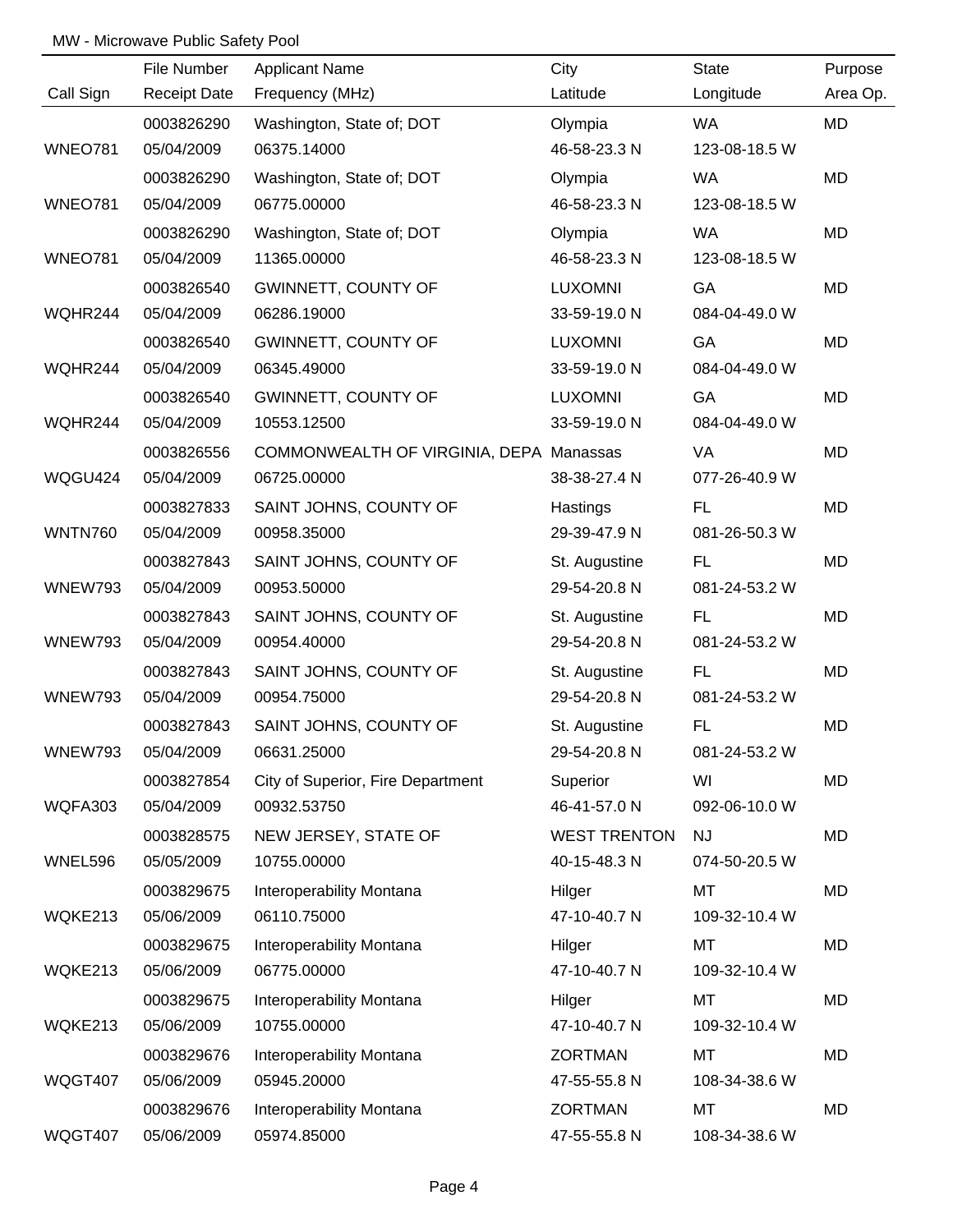|                | File Number         | <b>Applicant Name</b>     | City             | <b>State</b>  | Purpose   |
|----------------|---------------------|---------------------------|------------------|---------------|-----------|
| Call Sign      | <b>Receipt Date</b> | Frequency (MHz)           | Latitude         | Longitude     | Area Op.  |
|                | 0003829676          | Interoperability Montana  | <b>ZORTMAN</b>   | MT            | MD        |
| <b>WQGT407</b> | 05/06/2009          | 06034.15000               | 47-55-55.8 N     | 108-34-38.6 W |           |
|                | 0003831761          | <b>STATE OF IDAHO</b>     | <b>MOSCOW</b>    | ID            | <b>MD</b> |
| WPOT602        | 05/08/2009          | 11525.00000               | 46-43-43.6 N     | 117-00-38.6 W |           |
|                | 0003831815          | State of Idaho            | <b>MOSCOW</b>    | ID            | MD        |
| KBM57          | 05/08/2009          | 06226.89000               | 46-48-41.6 N     | 116-54-53.5 W |           |
|                | 0003831815          | State of Idaho            | <b>MOSCOW</b>    | ID            | MD        |
| KBM57          | 05/08/2009          | 06805.00000               | 46-48-41.6 N     | 116-54-53.5 W |           |
|                | 0003831815          | State of Idaho            | <b>MOSCOW</b>    | ID            | MD        |
| KBM57          | 05/08/2009          | 11035.00000               | 46-48-41.6 N     | 116-54-53.5 W |           |
|                | 0003831897          | <b>IDAHO, STATE OF</b>    | <b>POCATELLO</b> | ID            | MD        |
| WNEK675        | 05/08/2009          | 11285.00000               | 42-51-57.6 N     | 112-30-55.9 W |           |
|                | 0003831910          | IDAHO, STATE OF           | <b>POCATELLO</b> | ID            | MD        |
| KTN71          | 05/08/2009          | 10715.00000               | 42-49-44.6 N     | 112-23-52.9 W |           |
|                | 0003831910          | IDAHO, STATE OF           | <b>POCATELLO</b> | ID            | MD        |
| KTN71          | 05/08/2009          | 10795.00000               | 42-49-44.6 N     | 112-23-52.9 W |           |
|                | 0003831910          | IDAHO, STATE OF           | <b>POCATELLO</b> | ID            | MD        |
| KTN71          | 05/08/2009          | 10835.00000               | 42-49-44.6 N     | 112-23-52.9 W |           |
|                | 0003831935          | <b>COUNTY OF STAFFORD</b> | <b>STAFFORD</b>  | VA            | MD        |
| WQJT281        | 05/08/2009          | 06226.89000               | 38-29-28.4 N     | 077-35-12.0 W |           |
|                | 0003831935          | <b>COUNTY OF STAFFORD</b> | <b>STAFFORD</b>  | VA            | MD        |
| WQJT281        | 05/08/2009          | 06286.19000               | 38-29-28.4 N     | 077-35-12.0 W |           |
|                | 0003831937          | <b>COUNTY OF STAFFORD</b> | Stafford         | VA            | MD        |
| WQJT299        | 05/08/2009          | 06034.15000               | 38-26-45.3 N     | 077-31-47.9 W |           |
|                | 0003831938          | IDAHO, STATE OF           | COEUR D ALENE ID |               | MD        |
| KBM56          | 05/08/2009          | 06315.84000               | 47-37-21.6 N     | 116-59-16.7 W |           |
|                | 0003831938          | IDAHO, STATE OF           | COEUR D ALENE ID |               | MD        |
| KBM56          | 05/08/2009          | 06375.14000               | 47-37-21.6 N     | 116-59-16.7 W |           |
|                | 0003831938          | IDAHO, STATE OF           | COEUR D ALENE ID |               | MD        |
| KBM56          | 05/08/2009          | 06645.00000               | 47-37-21.6 N     | 116-59-16.7 W |           |
|                | 0003831946          | STATE OF IDAHO            | COEUR D ALENE ID |               | MD        |
| KBM55          | 05/08/2009          | 06063.80000               | 47-44-37.6 N     | 116-47-46.6 W |           |
|                | 0003831946          | STATE OF IDAHO            | COEUR D ALENE ID |               | MD        |
| KBM55          | 05/08/2009          | 06123.10000               | 47-44-37.6 N     | 116-47-46.6 W |           |
|                | 0003831949          | <b>COUNTY OF STAFFORD</b> | FREDERICKSBUR(VA |               | MD        |
| WQJT201        | 05/08/2009          | 06256.54000               | 38-20-44.8 N     | 077-30-30.8 W |           |
|                | 0003832002          | <b>COUNTY OF STAFFORD</b> | STAFFORD         | VA            | MD        |
| WNTQ316        | 05/08/2009          | 05974.85000               | 38-24-13.4 N     | 077-32-37.9 W |           |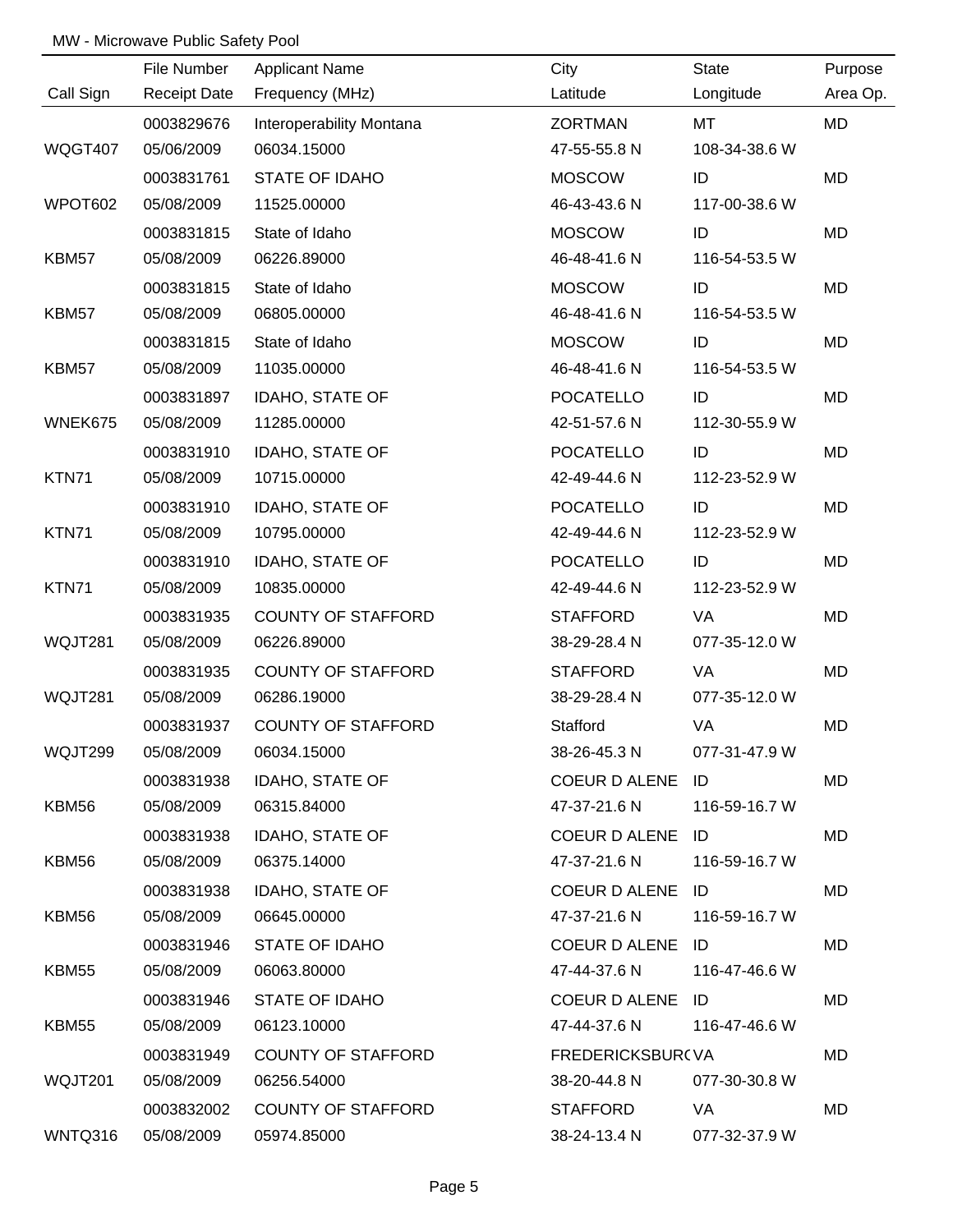|           | File Number         | <b>Applicant Name</b>                              | City                | <b>State</b>  | Purpose   |
|-----------|---------------------|----------------------------------------------------|---------------------|---------------|-----------|
| Call Sign | <b>Receipt Date</b> | Frequency (MHz)                                    | Latitude            | Longitude     | Area Op.  |
|           | 0003832002          | <b>COUNTY OF STAFFORD</b>                          | <b>STAFFORD</b>     | VA            | MD        |
| WNTQ316   | 05/08/2009          | 06004.50000                                        | 38-24-13.4 N        | 077-32-37.9 W |           |
|           | 0003826101          | ORLAND FIRE PROTECTION DISTRICT Orland Park        |                     | IL            | <b>NE</b> |
|           | 05/04/2009          | 21875.00000                                        | 41-37-49.1 N        | 087-50-14.1 W |           |
|           | 0003826105          | ORLAND FIRE PROTECTION DISTRICT Orland Park        |                     | IL.           | <b>NE</b> |
|           | 05/04/2009          | 22675.00000                                        | 41-37-31.0 N        | 087-50-01.9 W |           |
|           | 0003826105          | ORLAND FIRE PROTECTION DISTRICT Orland Park        |                     | IL.           | <b>NE</b> |
|           | 05/04/2009          | 23075.00000                                        | 41-37-31.0 N        | 087-50-01.9 W |           |
|           | 0003826112          | ORLAND FIRE PROTECTION DISTRICT Orland Park        |                     | IL.           | <b>NE</b> |
|           | 05/04/2009          | 21825.00000                                        | 41-35-22.8 N        | 087-50-49.1 W |           |
|           | 0003826544          | <b>GWINNETT, COUNTY OF</b>                         | <b>CUMMING</b>      | GA            | <b>NE</b> |
|           | 05/04/2009          | 10618.12500                                        | 34-06-01.7 N        | 084-08-19.5 W |           |
|           | 0003826545          | Umatilla-Morrow ESD                                | Pendleton           | <b>OR</b>     | <b>NE</b> |
|           | 05/04/2009          | 11225.00000                                        | 45-35-53.3 N        | 118-36-15.7 W |           |
|           | 0003826547          | Umatilla-Morrow ESD                                | Helix               | <b>OR</b>     | <b>NE</b> |
|           | 05/04/2009          | 10735.00000                                        | 45-50-59.8 N        | 118-39-16.1 W |           |
|           | 0003827865          | City of Superior, Fire Department                  | Superior            | WI            | <b>NE</b> |
|           | 05/04/2009          | 00941.53750                                        | 46-42-04.0 N        | 092-02-43.0 W |           |
|           | 0003828548          | State of New Jersey                                | <b>West Trenton</b> | NJ            | <b>NE</b> |
|           | 05/05/2009          | 11245.00000                                        | 40-16-08.0 N        | 074-50-02.0 W |           |
|           | 0003828682          | Charlotte County Board of County Commi Punta Gorda |                     | FL.           | <b>NE</b> |
|           | 05/05/2009          | 19345.00000                                        | 26-55-12.7 N        | 082-01-24.6 W |           |
|           | 0003828682          | Charlotte County Board of County Commi Punta Gorda |                     | <b>FL</b>     | <b>NE</b> |
|           | 05/05/2009          | 19435.00000                                        | 26-55-12.7 N        | 082-01-24.6 W |           |
|           | 0003828682          | Charlotte County Board of County Commi Punta Gorda |                     | FL.           | <b>NE</b> |
|           | 05/05/2009          | 19495.00000                                        | 26-55-12.7 N        | 082-01-24.6 W |           |
|           | 0003829097          | Charlotte County Board of County Commi Punta Gorda |                     | <b>FL</b>     | <b>NE</b> |
|           | 05/05/2009          | 17785.00000                                        | 26-55-16.5 N        | 082-00-13.5 W |           |
|           | 0003829160          | Charlotte County Board of County Commi Punta Gorda |                     | <b>FL</b>     | <b>NE</b> |
|           | 05/05/2009          | 17875.00000                                        | 26-54-58.4 N        | 082-00-32.3 W |           |
|           | 0003829167          | Charlotte County Board of County Commi Punta Gorda |                     | <b>FL</b>     | <b>NE</b> |
|           | 05/05/2009          | 17935.00000                                        | 26-55-32.1 N        | 082-02-46.9 W |           |
|           | 0003829673          | Interoperability Montana                           | Montana             | MT            | <b>NE</b> |
|           | 05/06/2009          | 06226.89000                                        | 47-13-03.7 N        | 109-13-16.3 W |           |
|           | 0003829673          | Interoperability Montana                           | Montana             | MT            | <b>NE</b> |
|           | 05/06/2009          | 11245.00000                                        | 47-13-03.7 N        | 109-13-16.3 W |           |
|           | 0003829674          | Interoperability Montana                           | Garneill            | MT            | <b>NE</b> |
|           | 05/06/2009          | 06362.79000                                        | 46-49-11.5 N        | 109-39-41.0 W |           |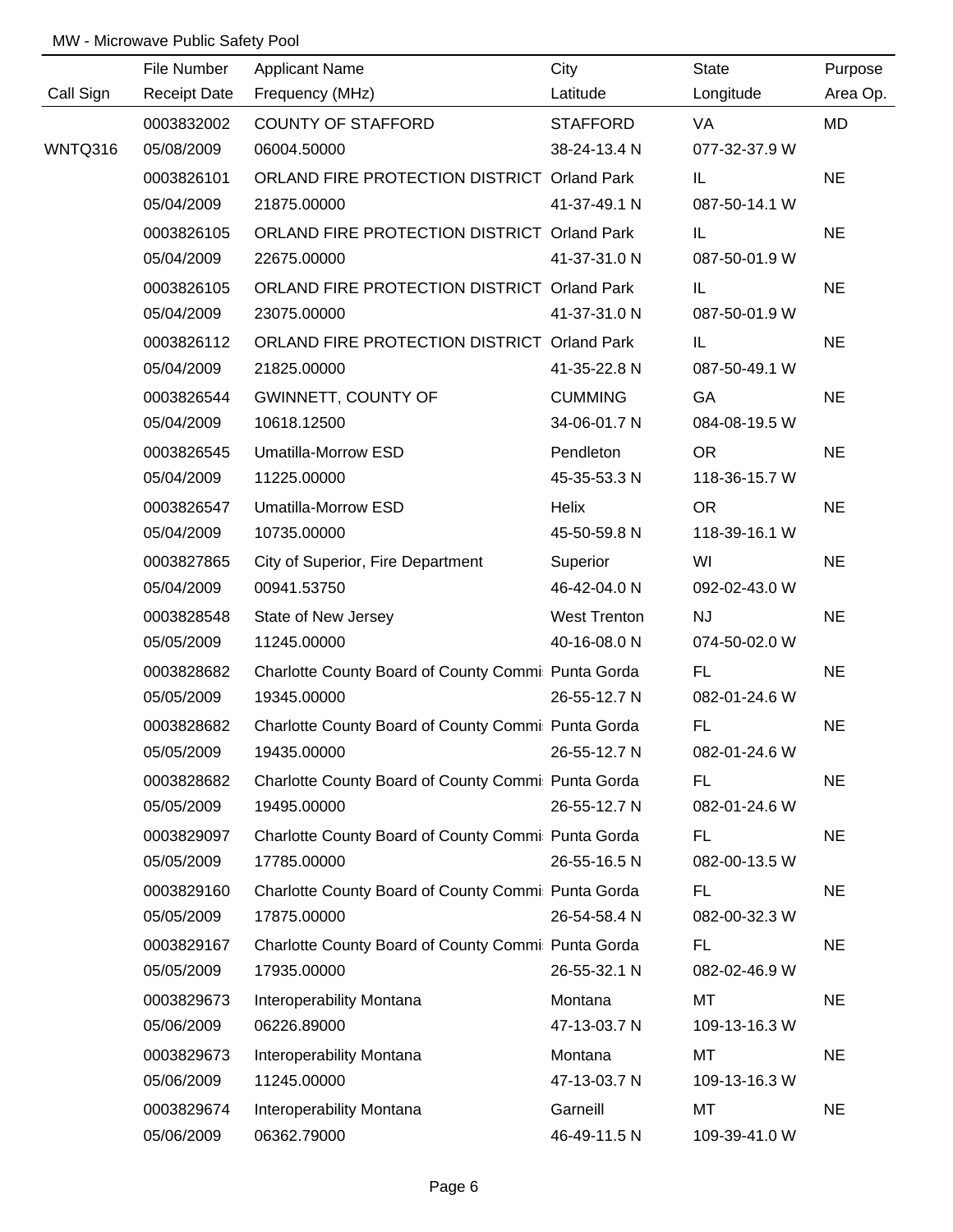|               | File Number         | <b>Applicant Name</b>                        | City              | State         | Purpose   |
|---------------|---------------------|----------------------------------------------|-------------------|---------------|-----------|
| Call Sign     | <b>Receipt Date</b> | Frequency (MHz)                              | Latitude          | Longitude     | Area Op.  |
|               | 0003829674          | Interoperability Montana                     | Garneill          | MT            | <b>NE</b> |
|               | 05/06/2009          | 06372.67000                                  | 46-49-11.5 N      | 109-39-41.0 W |           |
|               | 0003829677          | Interoperability Montana                     | Harlowtown        | <b>MT</b>     | <b>NE</b> |
|               | 05/06/2009          | 06120.63000                                  | 46-19-54.0 N      | 109-43-08.6 W |           |
|               | 0003830983          | CATOOSA COUNTY                               | <b>LAFAYETTE</b>  | GA            | <b>NE</b> |
|               | 05/07/2009          | 05974.85000                                  | 34-41-12.9 N      | 085-11-42.8 W |           |
|               | 0003830983          | CATOOSA COUNTY                               | <b>LAFAYETTE</b>  | GA            | <b>NE</b> |
|               | 05/07/2009          | 06152.75000                                  | 34-41-12.9 N      | 085-11-42.8 W |           |
|               | 0003830984          | <b>CATOOSA COUNTY</b>                        | <b>RINGGOLD</b>   | GA            | <b>NE</b> |
|               | 05/07/2009          | 05974.85000                                  | 34-51-03.9 N      | 085-07-39.2 W |           |
|               | 0003830984          | CATOOSA COUNTY                               | <b>RINGGOLD</b>   | GA            | <b>NE</b> |
|               | 05/07/2009          | 06404.79000                                  | 34-51-03.9 N      | 085-07-39.2 W |           |
|               | 0003830985          | <b>CATOOSA COUNTY</b>                        | <b>DALTON</b>     | GA            | <b>NE</b> |
|               | 05/07/2009          | 06226.89000                                  | 34-44-00.5 N      | 085-01-07.0 W |           |
|               | 0003830985          | <b>CATOOSA COUNTY</b>                        | <b>DALTON</b>     | GA            | <b>NE</b> |
|               | 05/07/2009          | 06345.49000                                  | 34-44-00.5 N      | 085-01-07.0 W |           |
|               | 0003830986          | <b>CATOOSA COUNTY</b>                        | COLLEGEDALE       | <b>TN</b>     | <b>NE</b> |
|               | 05/07/2009          | 06093.45000                                  | 35-01-32.0 N      | 085-04-26.0 W |           |
|               | 0003830987          | CATOOSA COUNTY                               | LOOKOUT MOUNT. TN |               | <b>NE</b> |
|               | 05/07/2009          | 06226.89000                                  | 35-00-11.9 N      | 085-20-42.6 W |           |
|               | 0003826321          | WASHINGTON, STATE OF; Dept. of Trar TUMWATER |                   | <b>WA</b>     | <b>RM</b> |
| WNEO652       | 05/04/2009          | 00958.35000                                  | 47-00-44.3 N      | 122-54-40.5 W |           |
|               | 0003826321          | WASHINGTON, STATE OF; Dept. of Trar TUMWATER |                   | <b>WA</b>     | <b>RM</b> |
| WNEO652       | 05/04/2009          | 06675.00000                                  | 47-00-44.3 N      | 122-54-40.5 W |           |
|               | 0003826321          | WASHINGTON, STATE OF; Dept. of Trar TUMWATER |                   | <b>WA</b>     | <b>RM</b> |
| WNEO652       | 05/04/2009          | 10875.00000                                  | 47-00-44.3 N      | 122-54-40.5 W |           |
|               | 0003829568          | DALLAS COUNTY SHERIFF'S DEPARTN ADEL         |                   | IA            | <b>RM</b> |
| WNEY824       | 05/06/2009          | 00953.55000                                  | 41-36-57.9 N      | 094-01-07.8 W |           |
|               | 0003830569          | DALLAS COUNTY SHERIFF'S DEPARTI ADEL         |                   | IA            | <b>RM</b> |
| WNEY823       | 05/07/2009          | 00957.15000                                  | 41-39-14.9 N      | 094-01-24.8 W |           |
|               | 0003826226          | STATE OF NEW YORK DIVISION OF ST             |                   |               | <b>RO</b> |
| <b>WIA459</b> | 05/04/2009          |                                              |                   |               |           |
|               | 0003826227          | STATE OF NEW YORK DIVISION OF ST             |                   |               | <b>RO</b> |
| WIR28         | 05/04/2009          |                                              |                   |               |           |
|               | 0003826256          | City of Tucson IT Department                 |                   |               | <b>RO</b> |
| WEF775        | 05/04/2009          |                                              |                   |               |           |
|               | 0003826748          | <b>GEORGIA, STATE OF UGA</b>                 |                   |               | <b>RO</b> |
| WPOU605       | 05/04/2009          |                                              |                   |               |           |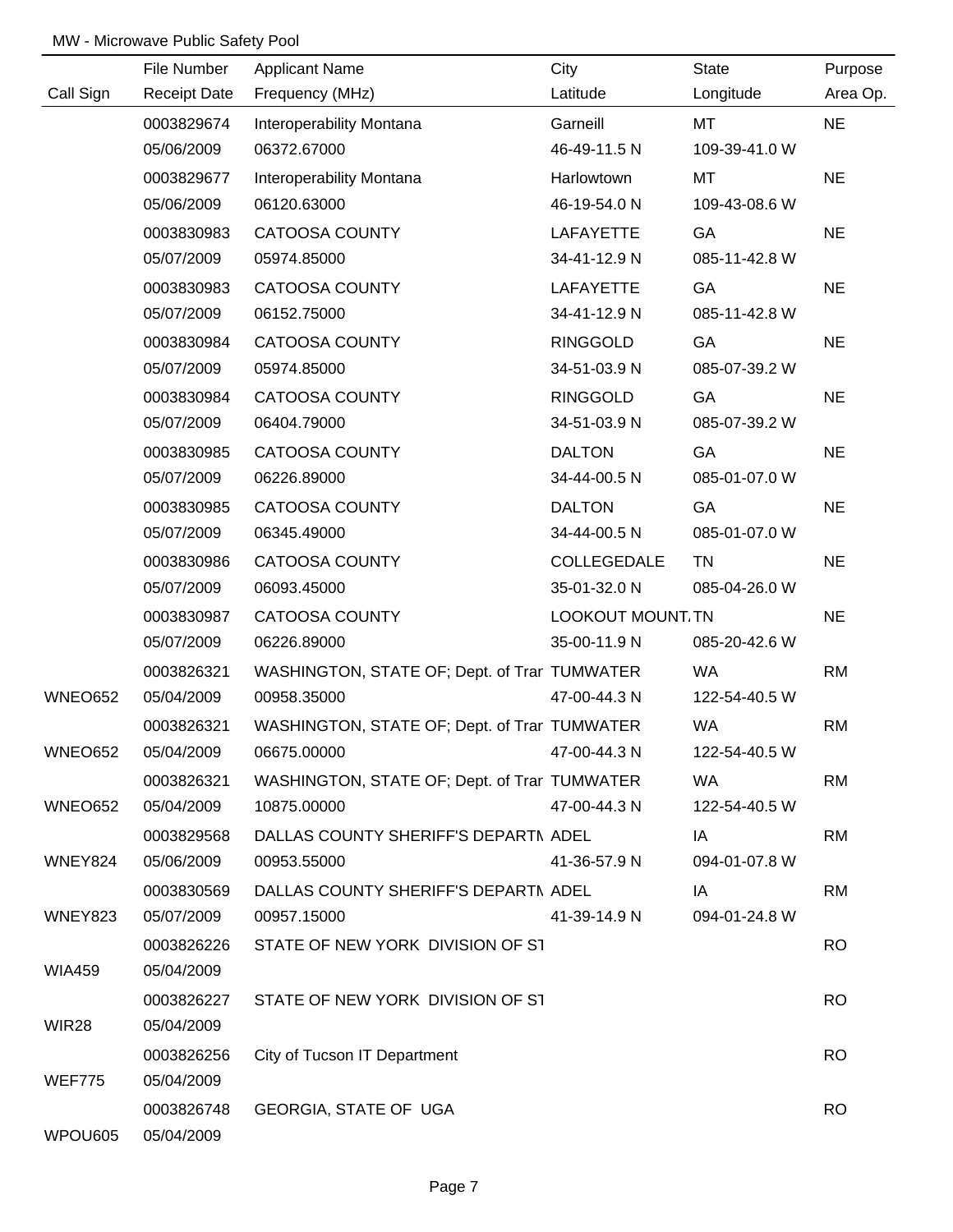|                | File Number         | <b>Applicant Name</b>           | City     | <b>State</b> | Purpose   |
|----------------|---------------------|---------------------------------|----------|--------------|-----------|
| Call Sign      | <b>Receipt Date</b> | Frequency (MHz)                 | Latitude | Longitude    | Area Op.  |
|                | 0003826830          | MISSISSIPPI, STATE OF           |          |              | <b>RO</b> |
| <b>WNTB206</b> | 05/04/2009          |                                 |          |              |           |
|                | 0003826831          | MISSISSIPPI, STATE OF           |          |              | <b>RO</b> |
| KDK34          | 05/04/2009          |                                 |          |              |           |
|                | 0003826832          | MISSISSIPPI, STATE OF           |          |              | <b>RO</b> |
| KDL61          | 05/04/2009          |                                 |          |              |           |
|                | 0003827504          | KANSAS CITY AREA TRANSPORTATIOI |          |              | <b>RO</b> |
| WNEZ406        | 05/04/2009          |                                 |          |              |           |
|                | 0003827521          | KANSAS CITY AREA TRANSPORTATIOI |          |              | <b>RO</b> |
| WNEZ407        | 05/04/2009          |                                 |          |              |           |
|                | 0003827895          | City of Richmond                |          |              | <b>RO</b> |
| WPOU848        | 05/05/2009          |                                 |          |              |           |
|                | 0003827896          | City of Richmond                |          |              | <b>RO</b> |
| WPOU849        | 05/05/2009          |                                 |          |              |           |
|                | 0003827898          | City of Richmond                |          |              | <b>RO</b> |
| WPOU850        | 05/05/2009          |                                 |          |              |           |
|                | 0003827899          | City of Richmond                |          |              | <b>RO</b> |
| WPOU851        | 05/05/2009          |                                 |          |              |           |
|                | 0003828101          | County of Broward               |          |              | <b>RO</b> |
| WNTK244        | 05/05/2009          |                                 |          |              |           |
|                | 0003828165          | <b>KERN, COUNTY OF</b>          |          |              | <b>RO</b> |
| WPOU788        | 05/05/2009          |                                 |          |              |           |
|                | 0003828249          | <b>KERN, COUNTY OF</b>          |          |              | <b>RO</b> |
| WPOU789        | 05/05/2009          |                                 |          |              |           |
|                | 0003828277          | <b>KERN, COUNTY OF</b>          |          |              | <b>RO</b> |
| WPOU790        | 05/05/2009          |                                 |          |              |           |
|                | 0003828286          | KERN, COUNTY OF                 |          |              | <b>RO</b> |
| WPOU791        | 05/05/2009          |                                 |          |              |           |
|                | 0003828395          | DALLAS COUNTY SHERIFF'S DEPARTN |          |              | <b>RO</b> |
| <b>WNEY823</b> | 05/05/2009          |                                 |          |              |           |
|                | 0003828694          | JACKSON ELECTRIC MEMBERSHIP CC  |          |              | <b>RO</b> |
| WPOU761        | 05/05/2009          |                                 |          |              |           |
|                | 0003829035          | LOS ANGELES, CITY OF            |          |              | <b>RO</b> |
| <b>WNEY592</b> | 05/05/2009          |                                 |          |              |           |
|                | 0003829262          | MONTGOMERY, COUNTY OF           |          |              | <b>RO</b> |
| WNEF310        | 05/06/2009          |                                 |          |              |           |
|                | 0003829560          | MICHIGAN, STATE OF              |          |              | <b>RO</b> |
| WPOU796        | 05/06/2009          |                                 |          |              |           |